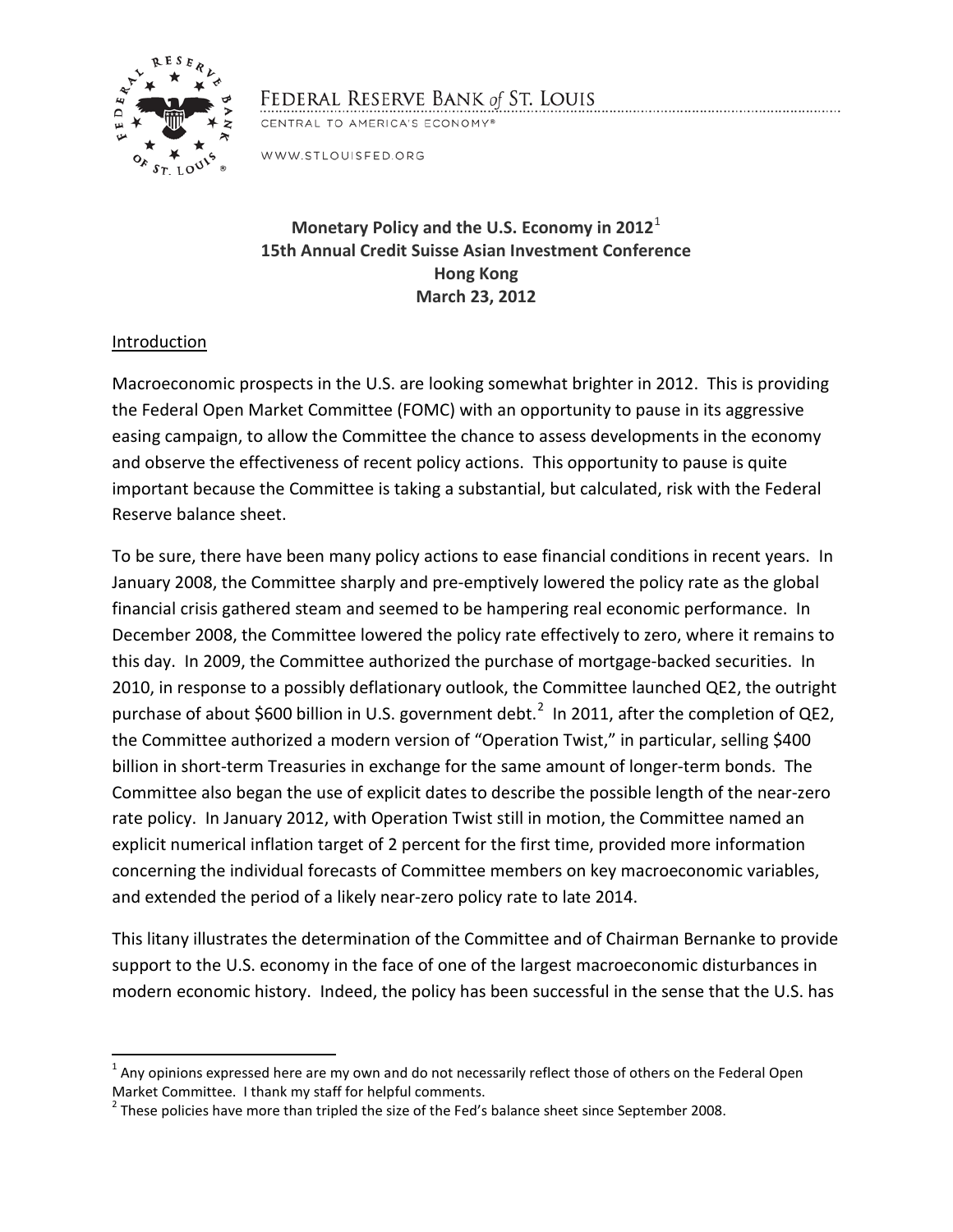not slipped into the scenario of a falling price level, which sometimes occurs after shocks of this magnitude.

But now, with the Committee on pause, it may be a good time to take stock of whether we may be at a turning point. Many of the further policy actions the Committee might consider at this juncture would have effects extending out for several years. As the U.S. economy continues to rebound and repair, those policy actions may create an overcommitment to ultra-easy monetary policy. The ultra-easy policy has been appropriate until now, but it will not always be appropriate.

The FOMC has often been criticized historically for overstaying policy stances that might have made sense at one juncture but are no longer appropriate as macroeconomic conditions change. This occurs in part because of the lags in the effects of policy, the difficulty in interpreting real-time data, much of which is subsequently revised, and the sheer uncertainty of macroeconomic developments. With numerous monetary policy actions still on the table, and others still affecting the economy with a lag, it may be especially difficult to remove policy accommodation at the appropriate pace and at the appropriate time. One may want to approach such a situation with caution.

#### Brighter Prospects

The U.S. economy may achieve 3 percent growth in real GDP in 2012. This is not a high growth rate by historical standards in the U.S., but the outlook has improved markedly compared to last summer. As many of you know well, during August 2011, the U.S. macroeconomic outlook deteriorated significantly to the point where many observers were worried that the U.S. economy would move into a recession state. The U.S. avoided the recession outcome, but I think it is instructive to remind ourselves of this period and what has changed since then.

There were many cross currents at play during the recession scare. One was the ongoing adjustment to the tragedy in Japan, which disrupted supply lines and altered production schedules significantly during 2011. Another was the debate in the U.S. Congress concerning the debt ceiling. The European sovereign debt crisis was entering a new, more difficult phase, with Italian debt yields in particular rising sharply. And in the middle of these important developments, on July 29, the U.S. GDP data for the previous several years was marked down sharply. The data revisions suggested that the U.S. recession of 2008 and 2009 was deeper than previously understood, and that the recovery was weaker. When forecasters put the new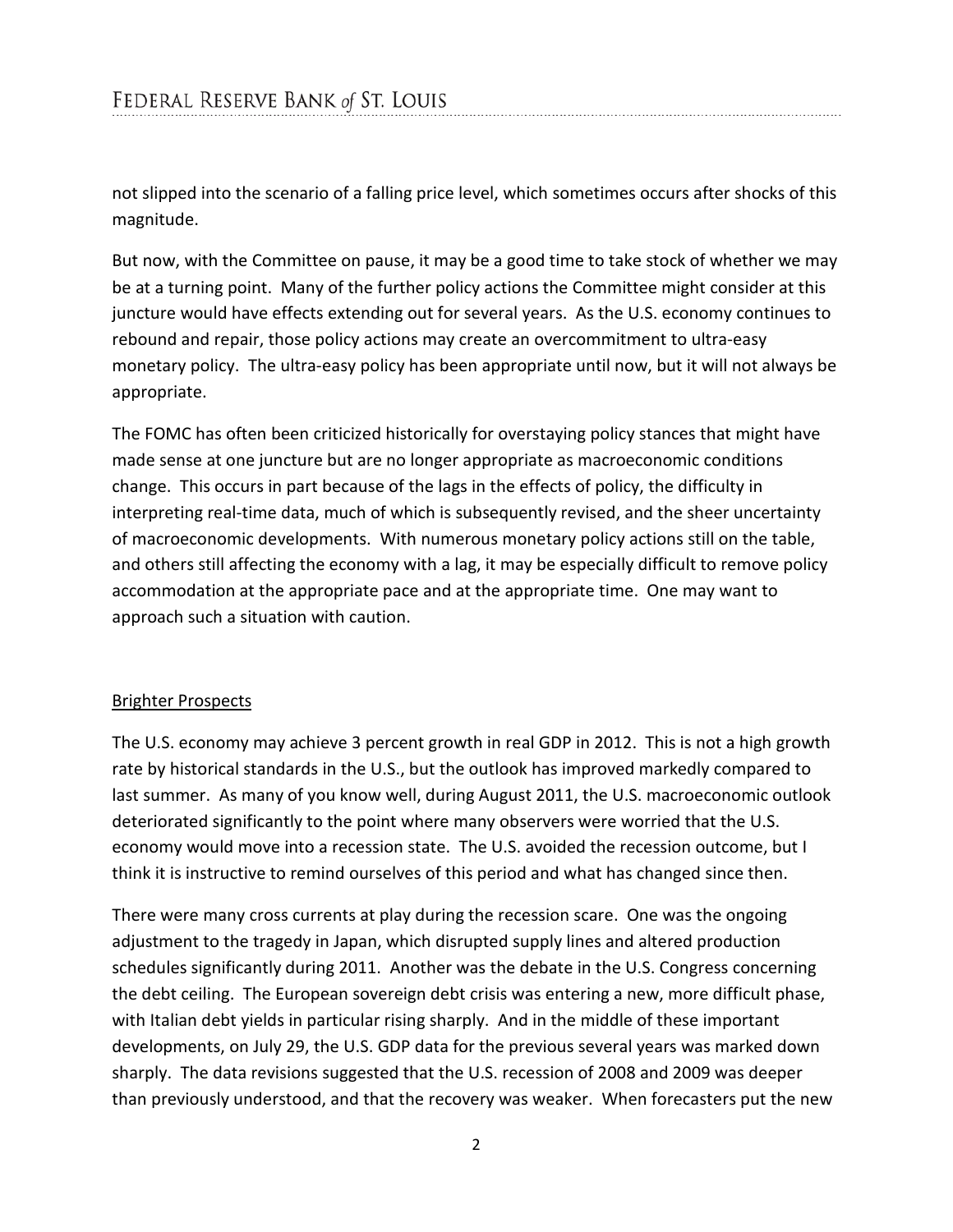data into their models, the result was a sharply lower profile for U.S. growth during the second half of 2011 and continuing on into 2012. This, combined with the other factors, seemed to suggest that recession probabilities had increased dramatically.

As it turned out, the U.S. was not on the precipice of recession last summer. U.S. GDP growth was stronger in the third quarter compared to the first half of 2011, and improved further during the fourth quarter of the year. What changed?

Certainly much progress occurred in restoring supply chains and production schedules in the aftermath of the tragedy in Japan. In addition, a temporary fix for the U.S. debt ceiling problem was agreed upon. However, in my view, the most important factor has been the reduction of tensions in global financial markets. Two important contributors to reduced stress have been the introduction by the European Central Bank (ECB) of the Long-Term Refinancing Operation (LTRO), and the relatively successful navigation of Greek debt restructuring. In response to these developments, global financial markets have, at least for now, substantially marked down the probability of a significant financial crisis in Europe.

The ECB's LTRO program has substantially increased the size of the ECB's balance sheet. The ECB's lending program to European banks is based on an expanded set of collateral criteria. While most central bank lending is viewed as temporary, this funding program continues for three years and could in principle be extended depending on macroeconomic conditions in Europe in the future. This seems to indicate that the ECB balance sheet will remain at a high level for a considerable period of time. One way to view this is that monetary conditions in Europe have become substantially easier in the wake of the LTRO program.

While easier monetary conditions have helped change the climate in global financial markets, fundamental problems remain. Too much borrowing and spending on the part of sovereign governments cannot be repaired by such actions. Debt problems are acute, and only resolute action to better match national revenues with expenditures will allow nations to avoid the fate of Greece.

This applies to the U.S. as well, where most difficult decisions with respect to budgets, taxes and debt have been delayed until after the 2012 elections in November. I remain concerned that financial market uncertainty about possible fiscal actions after the election might derail the U.S. economy during 2012.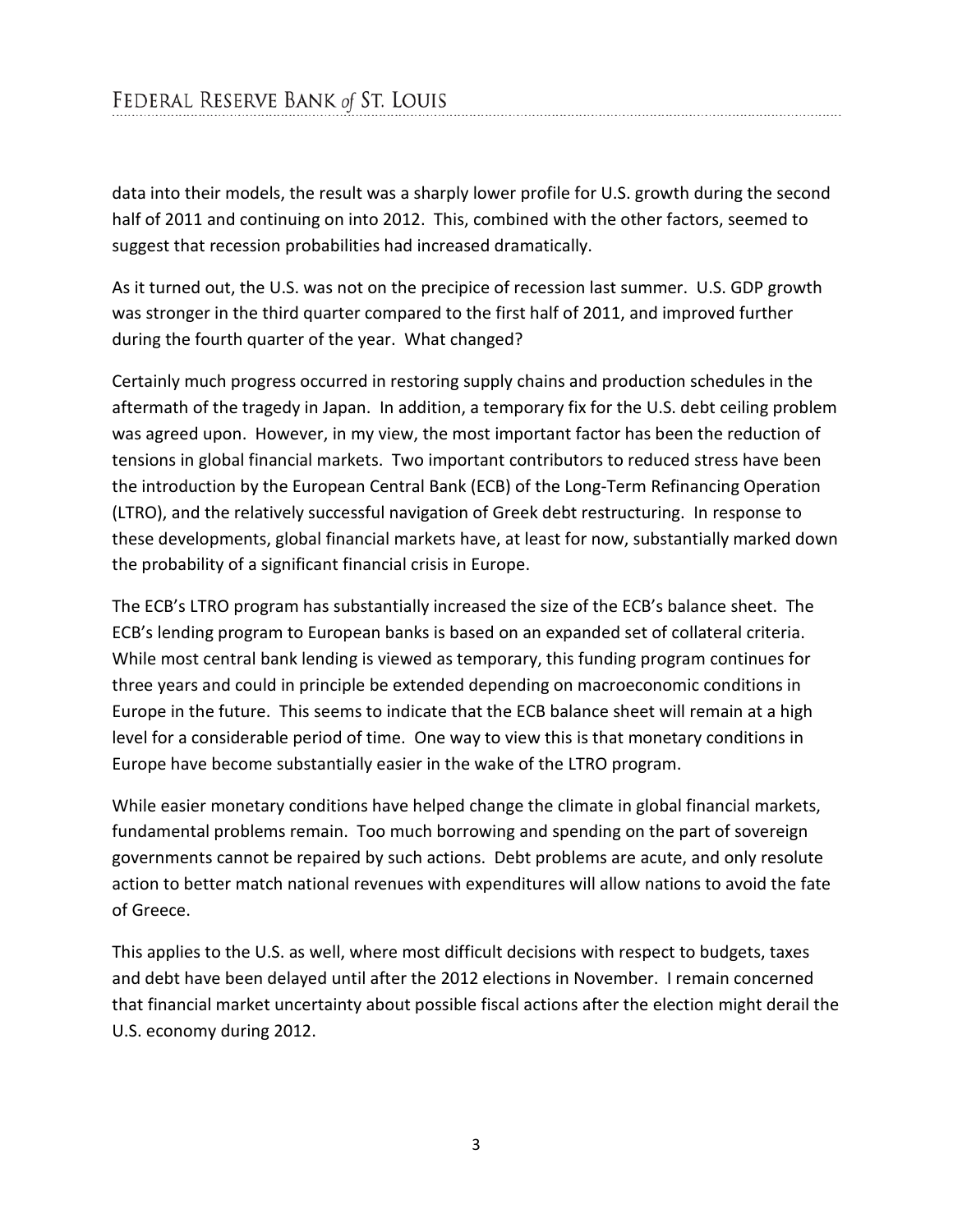## Okun's Guideline

Part of the improvement in the U.S. macroeconomic outlook has occurred in labor markets. Unemployment has declined to 8.3 percent, and the latest figures on growth in nonfarm payroll employment have been encouraging.

The unemployment declines have been viewed by some as a puzzle. In 2011, a year of lackluster economic growth, U.S. unemployment declined fairly substantially. This would seem to violate "Okun's law," which suggests that economic growth has to be reasonably robust before the unemployment rate will decline. This is, in fact, the source of some statements in financial markets and elsewhere that the pace of economic growth in the U.S. is too slow to meaningfully improve labor markets.

Yet labor markets have indeed improved, so what's going on? Probably the most important consideration is that—as in the film "Pirates of the Caribbean"—Okun's "law" is not so much a law but more like a "guideline."

Another consideration is that Okun's guideline is not as linear as it is often made out to be. A look at the time series of U.S. unemployment since the mid-1980s indicates that recessions are definitely times when unemployment increases sharply, while expansions are times when unemployment declines slowly. In other words, the relationship between unemployment and GDP growth is very sharp during downturns, but more muddled during expansions. This might suggest that the nation does not need rapid growth to see a reduction in unemployment—it only needs to see some positive growth.

## Trend Output in the U.S.

While unemployment has moved in surprising ways in the last year, so has another variable: inflation. Inflation in the U.S. has moved higher from its lows during the fall of 2010. Headline consumer price index and headline personal consumption expenditures inflation, measured from one year ago, are both above the Committee's inflation target of 2 percent. Both have been moderating in recent reports. But because inflation increased during a period in which real economic performance was not stellar, it may be that the output gap is smaller than commonly estimated.

The idea that the output gap—somehow measured—is large, is one of the defining features of many arguments for continued extraordinary monetary policy in the U.S. And, to be sure, the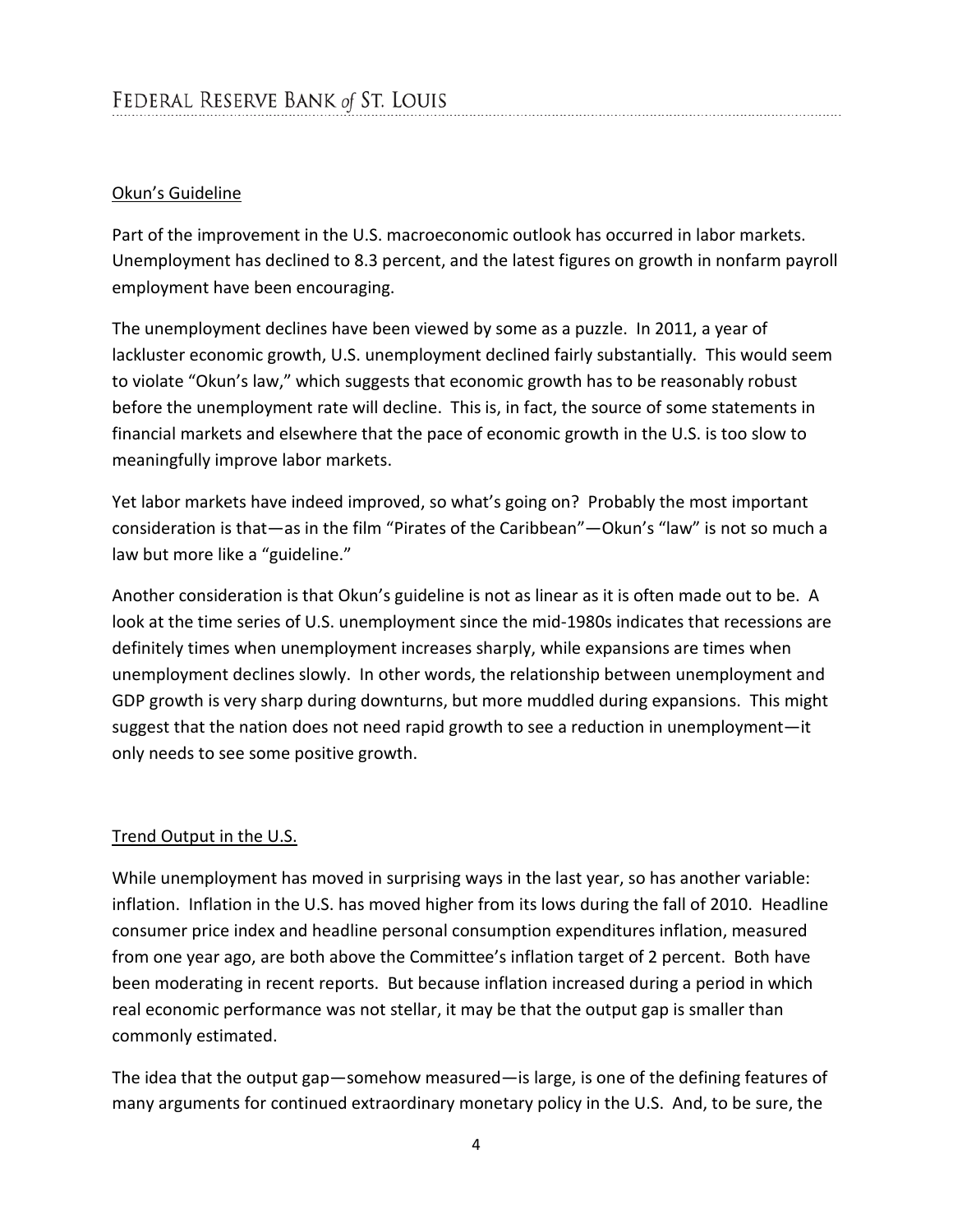macroeconomic shock that the U.S. suffered along with the rest of the world in 2008 and 2009 was very large, and the corresponding monetary policy actions have also been large and aggressive, as I outlined in the introduction to this talk.

But the features of some output gap estimates do not seem to correspond with reality. Many estimates suggest that in the fourth quarter of 2007, the quarter during which the recession began in the U.S., output was only just at potential instead of above potential. And many estimates of potential are essentially indistinguishable from linear extrapolations of 2007:Q4 into the indefinite future. By that metric, the U.S. output gap indeed remains large. However, I do not think that is a reasonable metric. Not even close.

The U.S. economy suffered through what is commonly called a housing bubble during the mid-2000s. That bubble burst. Housing prices in the U.S. now appear to have been far too high during the mid-2000s, driven by the widespread belief that "house prices never fall." When house prices finally fell by 30 percent or more in many areas, the widespread belief was shattered. Households were left with debt levels much higher than they intended to take on, and other areas of the economy—including finance, construction and transportation—were significantly affected. It is neither feasible nor desirable to re-inflate such a damaging bubble.

Our normal measures of potential output do not have any concept of such a "bubble." In effect, the typical measures simply take all of the upside of the housing bubble on board, calling that the normal level of output to which we should aspire. That is nothing less than a call to reinflate the housing bubble. But the housing bubble will not return unless the widespread belief that "house prices never fall" returns. With house prices in the U.S. down 30 percent in the aggregate and unlikely to rise very much, it seems quite unlikely that the U.S. housing bubble will re-inflate.

What should we do about this issue, since conventional metrics do not make any allowance for the housing bubble? I suggest using available theory to separate trend from cycle in an appropriate way. Absent that, I suggest using a Hodrick-Prescott filter that removes trends and leaves business cycle frequency movements in the data. Such a filter suggests that the U.S. output gap today is much smaller than commonly believed.

Dealing with the output gap issue is a delicate matter. The discussion today has an eerie 1970s feel to it, in which many argued that the output gap was large and that monetary policy had to remain very aggressive to close the gap. The result was a global inflation debacle that took several decades to completely contain. Some say that if inflation increases, then we know how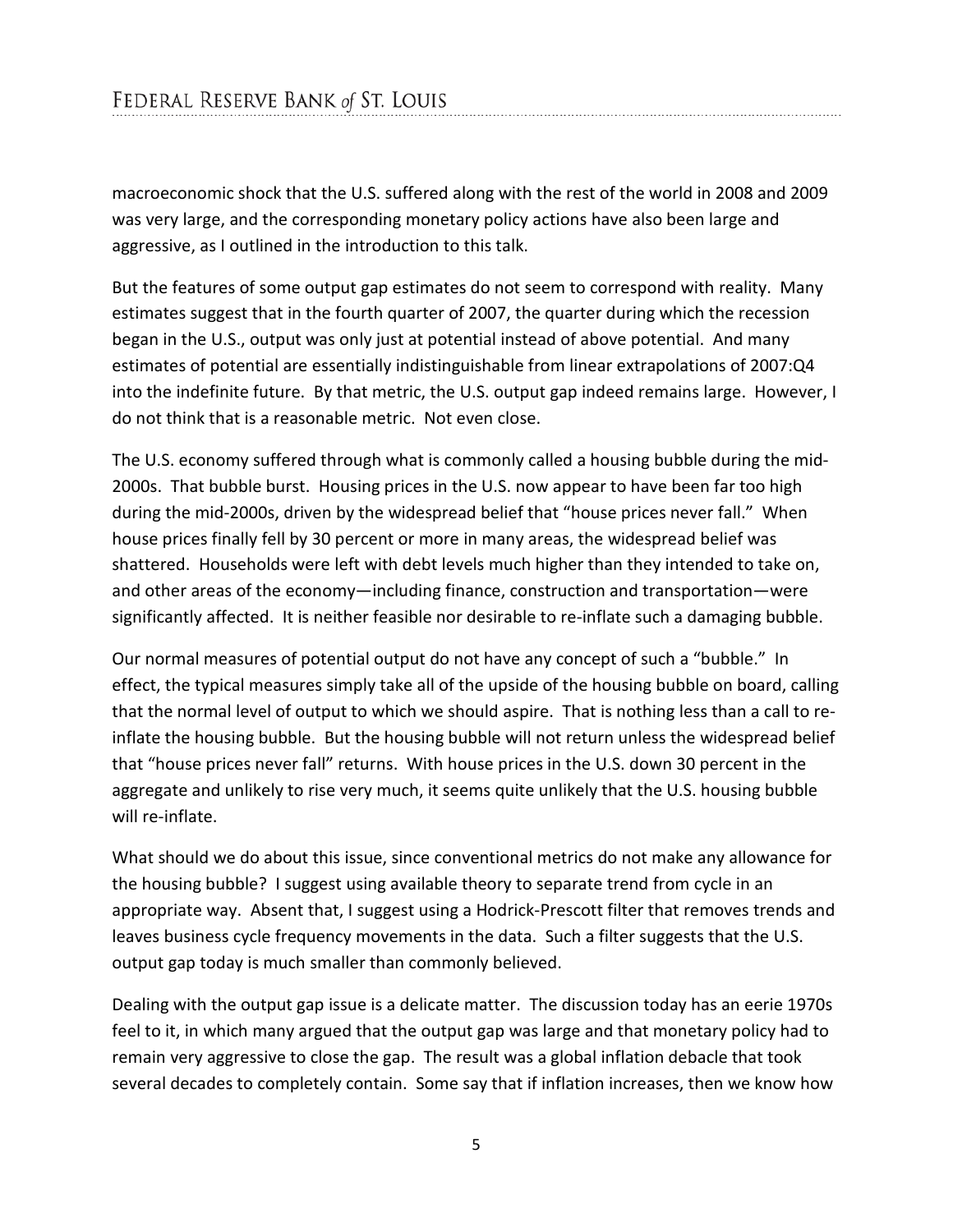to combat it. That is true, but the hard-learned lesson of the 1970s was that if the inflation genie is let out of the bottle, it can be extremely difficult to get it back into the bottle.

#### Fed Communications

At its January meeting, the FOMC extended the date at which it currently expects to move the policy rate off zero to late 2014. The FOMC also for the first time released individual projections of the future policy path considered best for the economy.

One important lesson from these projections is that the uncertainty surrounding the future policy path is profound. Some policymakers thought it might be necessary to raise interest rates within the next one or two years, while others thought the increase could be postponed for many more years. The confidence interval surrounding the date of the first interest rate increase is so wide it has to be expressed in years.

This very wide confidence interval may seem stunning, but I think in a way it is not surprising. If we know one thing about the U.S. economy, we know that it can behave in unpredictable ways. The amount of uncertainty surrounding U.S. economic performance is profound, and attempts to project macroeconomic outcomes more than 6 to 12 months into the future are unlikely to meet with much success. The amount of uncertainty attached to a projection of U.S. economic performance into 2014 reinforces the idea that much will change between now and then, and that policy will have to change as well to meet new macroeconomic conditions.

The forecasts themselves by the individual members of the FOMC are a step forward for Fed transparency. Chairman Bernanke has led the way toward more and more transparency for the U.S. central bank. This is a definite improvement in Fed communications.

However, despite this improvement, I believe the projections will have to be done differently at some point in the future. The notion of individual forecasts for Committee members is not the most convenient method of conveying information to interested observers. The forecasts as they stand are merely projections of a few macroeconomic variables instead of a more fulsome discussion of all aspects of the U.S. economy. The policy assessments are for the policy rate only, in an environment where balance sheet policy has taken center stage.

I think the Committee should consider publishing a Monetary Policy Report similar to those put together on a regular basis by other central banks. This would be a single report of the staff, containing a longer and more comprehensive discussion of the state of the U.S. economy and